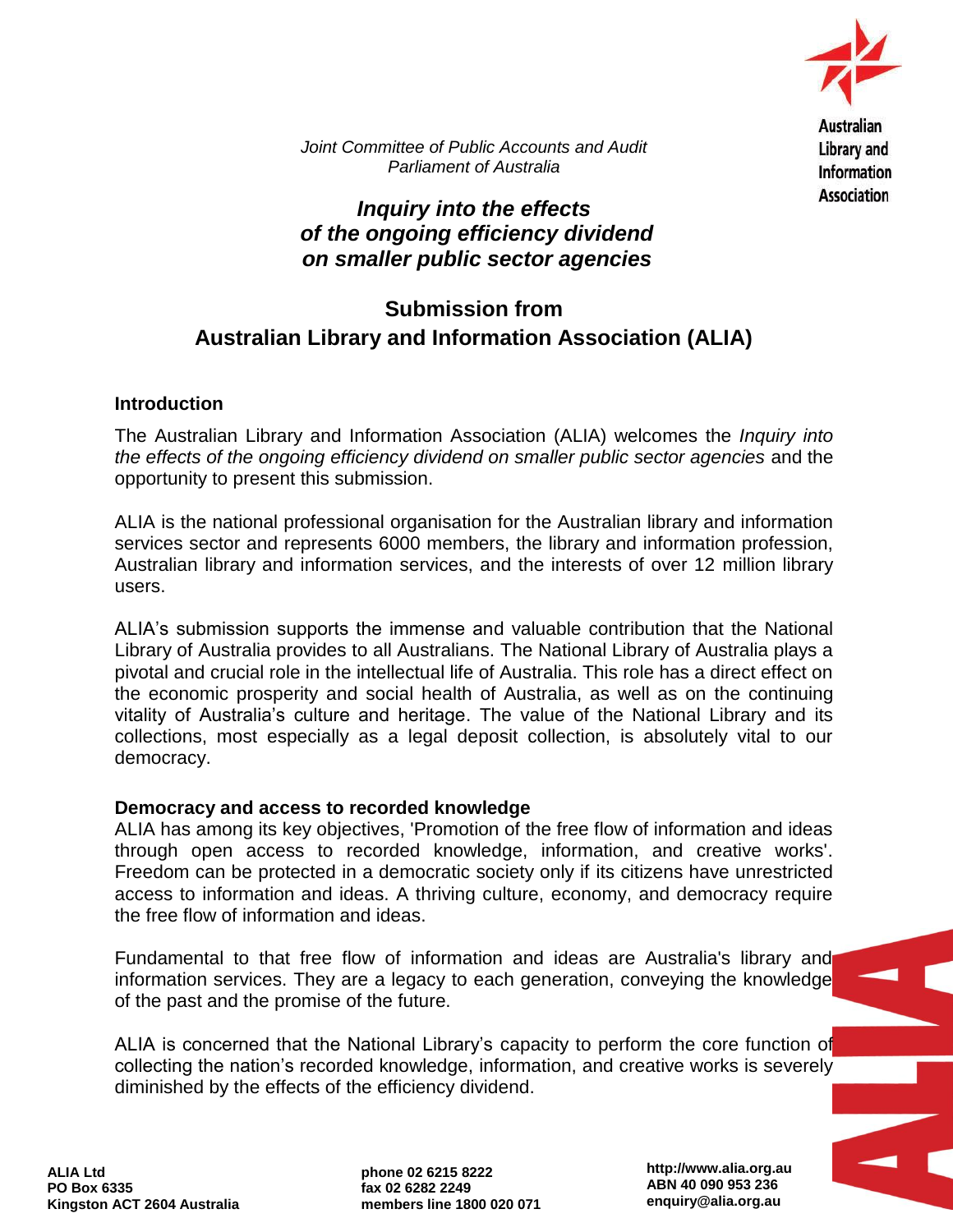The role of the National Library of Australia is to ensure that documentary resources of national significance relating to Australia and the Australian people, as well as significant non-Australian library materials, are collected, preserved and made accessible either through the Library itself or through collaborative arrangements with other libraries and information providers.

The value of the National Library and its collections is absolutely vital to our democracy. It is imperative to ensure that the National Library is able to continue to build its collections for future generations of Australians.

### **Sectoral libraries access**

All types of libraries in Australia, including public, school, university, special and TAFE, use the resources and services of the National Library of Australia. Law librarians, as an example, rely on many of the efforts and programs of the National Library in order to provide access to laws, especially for digital information.

The practice of law, and in particular litigation, is by its nature retrospective; a problem or dispute occurs which may take 2-5 years to reach a court. Therefore law librarians need to access information as it was in the past. A particular example is the loss of information that occurs when portfolios and departments change their websites: often the National Library's Pandora website is the only place to go to find out what materials were available at a certain point in time. In some cases, legislative instruments promulgated by a department (eg telecommunications determinations) are only available on a government website, and when that website changes or disappears so too does the legislation that once existed. This is rare, but access to laws is crucial to the administration of justice.

The Library's role in the collection of digital resources, and its national role and focus in this area, is especially critical and the Library's viability in this role is at risk because of the reduced funding.

## **Preservation of the human record**

ALIA's core values include the 'Preservation of the human record' and ALIA supports partnerships to advance these objectives. Libraries and information services have a fundamental concern in the preservation of information contained in the published and documentary record in order to ensure enduring access.

The Australian Library and Information Association (ALIA) is committed to the preservation of the published and documentary record in all formats, and to providing enduring access to information. Its commitment is implemented by fostering and supporting collaboration among libraries and information services to ensure the preservation of, and access to, these records. ALIA supports new applications of technology and new technology which offer opportunities and tools for meeting the preservation obligation.

Much of the record of Australia is contained in its libraries – particularly national, state and public libraries. The incredibly rapid growth in the delivery of information in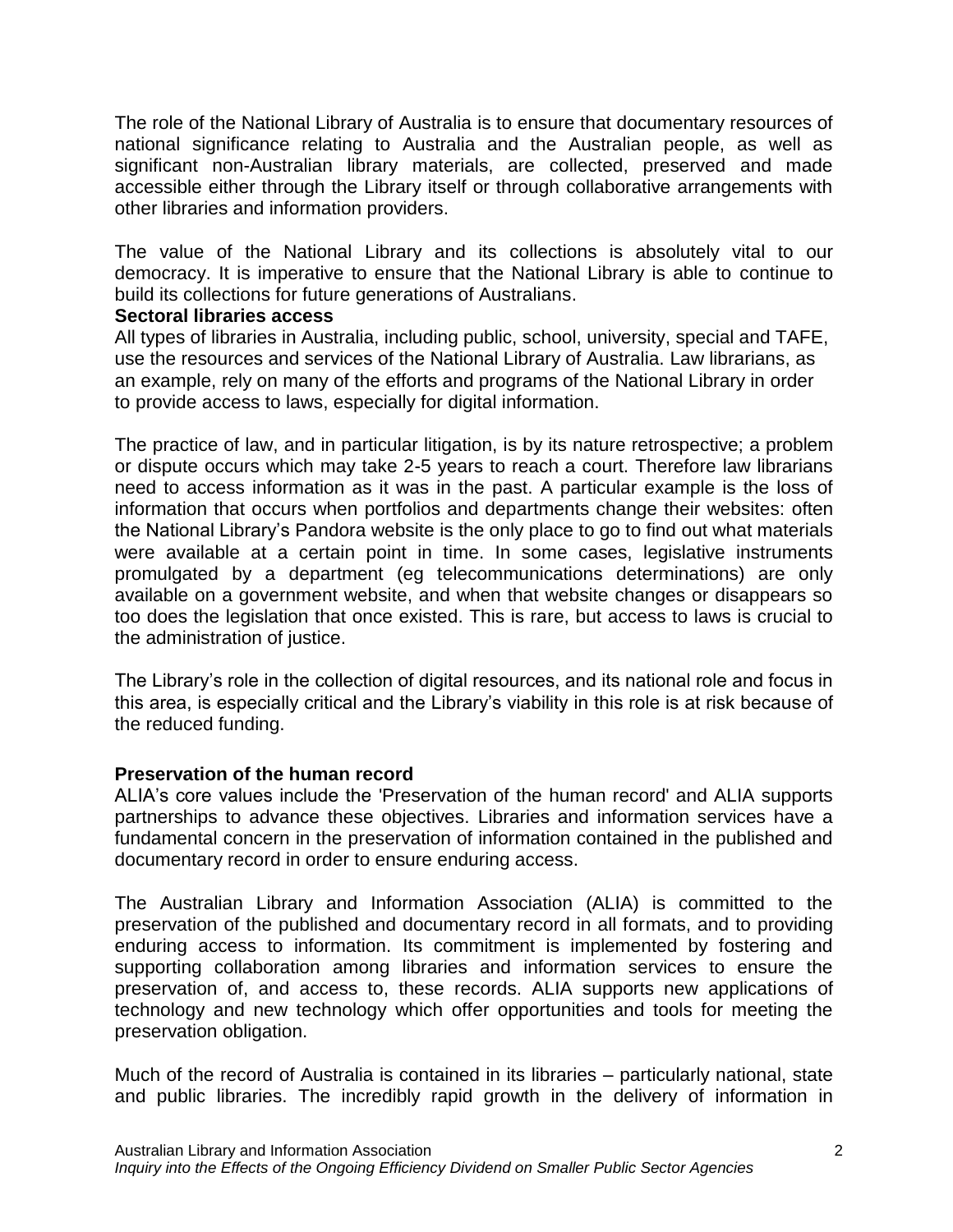electronic formats has left organisations responsible for the preservation of, and access to, this information unable to adequately meet their obligations, in part because of the complexity of technological, economic and organisational requirements, and inadequate deposit legislation. Dealing with this new digital environment requires additional funding not less. The risk is that some information may be lost forever.

Significant information that is on the web today may not be there tomorrow. Government publications appear and disappear on the web on a daily basis. The National Library is attempting to archive 'culturally significant' websites with its Pandora project.

### **Facilitating access and content for the nation**

Electronic Resources Australia (ERA) is administered by the National Library of Australia as a not-for-profit Australian library consortium. The purpose of ERA is to enable Australian libraries to collaboratively purchase full-text electronic resources for their clients. ERA was developed in response to recommendation 9 of the Senate's October 2003 report on *Libraries in the Online Environment*.

Through ERA's cross-sectoral collaboration (national/state/territory, academic, specials, public, TAFE and school libraries), Australian libraries stand to achieve the greatest common good for all Australian library users. In an era of the Internet and ever-expanding electronic services, direct and immediate access to online information is fundamental to a well-informed, educated, economically competitive and democratic society.

Libraries Australia is a resource sharing service coordinated by the National Library of Australia for Australian libraries and their users. It is used for reference, collection development, cataloguing and interlibrary lending. The heart of Libraries Australia is the Australian National Bibliographic Database (ANBD), which records the location details of over 42 million items held in most Australian academic, research, national, state, public and special libraries. The importance of this service in facilitating access to information and resources for all Australians cannot be underestimated.

#### **Collaborative activities**

The National Library of Australia is active at the national level in leading and participating in collaborative activities for the library and information sector in Australia, Oceania and the Asia-Pacific region. The effect of the efficiency dividend has been to reduce the activities of the National Library in its support and leadership role in the Australian library and information sector.

The Community Heritage Grants Program (CHG) is administered by the National Library. This program distributes grants of up to \$15,000 to assist community organisations to preserve their nationally significant cultural heritage collections. The program has been operating for twelve years and has distributed over \$2m to 505 organisations. The reduced funding from the efficiency dividend may put this crucial community program at risk, which would diminish our nation's cultural heritage.